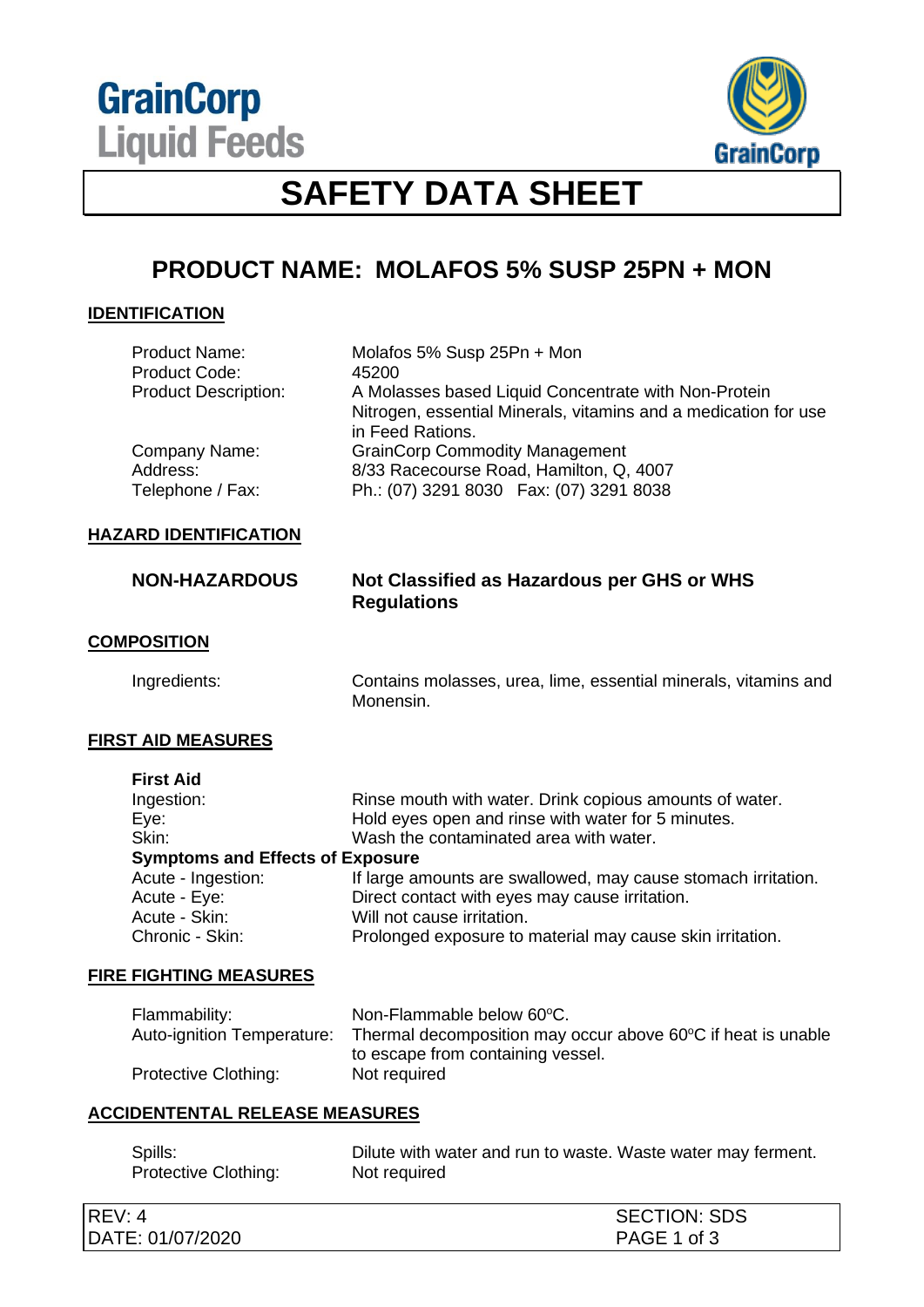# **HANDLING AND STORAGE**

| Storage:                                                         | Store in Plastic or Steel containers/tanks with Brass, Steel or<br>Plastic Fittings. Containers/tanks must be able to handle<br>specified specific gravity. This product should be thoroughly<br>agitated, either through mechanical mixing or recirculation daily<br>and immediately prior to use. Dilution with water whilst in<br>storage may cause fermentation. Before entering tanks for<br>cleaning and / or hot work repairs, such as welding, should<br>always be preceded by gas tests carried out by a competent<br>analyst. |
|------------------------------------------------------------------|-----------------------------------------------------------------------------------------------------------------------------------------------------------------------------------------------------------------------------------------------------------------------------------------------------------------------------------------------------------------------------------------------------------------------------------------------------------------------------------------------------------------------------------------|
| Instructions for use:                                            | This product is a premix concentrate that must be diluted before<br>feeding to livestock. Inclusion rate is 5%DM, 50kg per metric<br>tonne of Finished Feed dry matter. Concentrate must not be fed<br>in an undiluted form.<br><b>WARNING - This feed is medicated</b><br>Contains Monensin at 440mg/kg<br>Sodium Monensin is toxic to all Equines and Canines and may<br>result in death. This product should never be fed to these<br>species.                                                                                       |
|                                                                  | Sodium Monensin can be toxic to cattle and sheep and can be<br>fatal if not diluted in accordance with the instructions for use for<br>this product.                                                                                                                                                                                                                                                                                                                                                                                    |
|                                                                  | This product contains Urea. Urea can be toxic to Ruminants at<br>levels as low as 0.25g of urea per kilogram of live-weight and<br>may result in death if not fed in accordance with the instructions<br>for use for this product. Livestock should be introduced to urea<br>gradually. Avoid feeding urea to starving or thirsty livestock.<br>Always ensure an adequate supply of forage and fresh water.<br>This product should be thoroughly agitated before use.                                                                   |
| Animal Withholding Period:<br><b>Restricted Animal Material:</b> | Nil<br>Nil                                                                                                                                                                                                                                                                                                                                                                                                                                                                                                                              |

# **EXPOSURE CONTROLS**

| <b>Personal Protection:</b> | Not required |
|-----------------------------|--------------|
|                             |              |

## **PHYSICAL AND CHEMICAL PROPERTIES**

| Appearance:              | Dark Brown to Black Viscous Liquid                                                                |
|--------------------------|---------------------------------------------------------------------------------------------------|
| Odour:                   | Sweet sugar smell                                                                                 |
| <b>Specific Gravity:</b> | 1.35 Kilograms / Litre                                                                            |
| Solubility in Water:     | <b>Completely Soluble</b>                                                                         |
| Corrosiveness:           | Mildly Corrosive to Steel and Concrete                                                            |
| pH:                      | $6.5 - 7.5$ pH                                                                                    |
| Viscosity:               | 1000 - 2000 cP at 24°C                                                                            |
| Flammability:            | Non-Flammable below 60°C.                                                                         |
| Auto-ignition Temp:      | Thermal decomposition may occur above 60°C if heat is unable<br>to escape from containing vessel. |

# **STABILITY AND REACTIVITY**

| Corrosiveness: | Mildly Corrosive to Steel and Concrete      |
|----------------|---------------------------------------------|
| Dilution:      | Dilution with water may cause fermentation. |

| REV: 4           | <b>SECTION: SDS</b> |
|------------------|---------------------|
| DATE: 01/07/2020 | PAGE 2 of 3         |